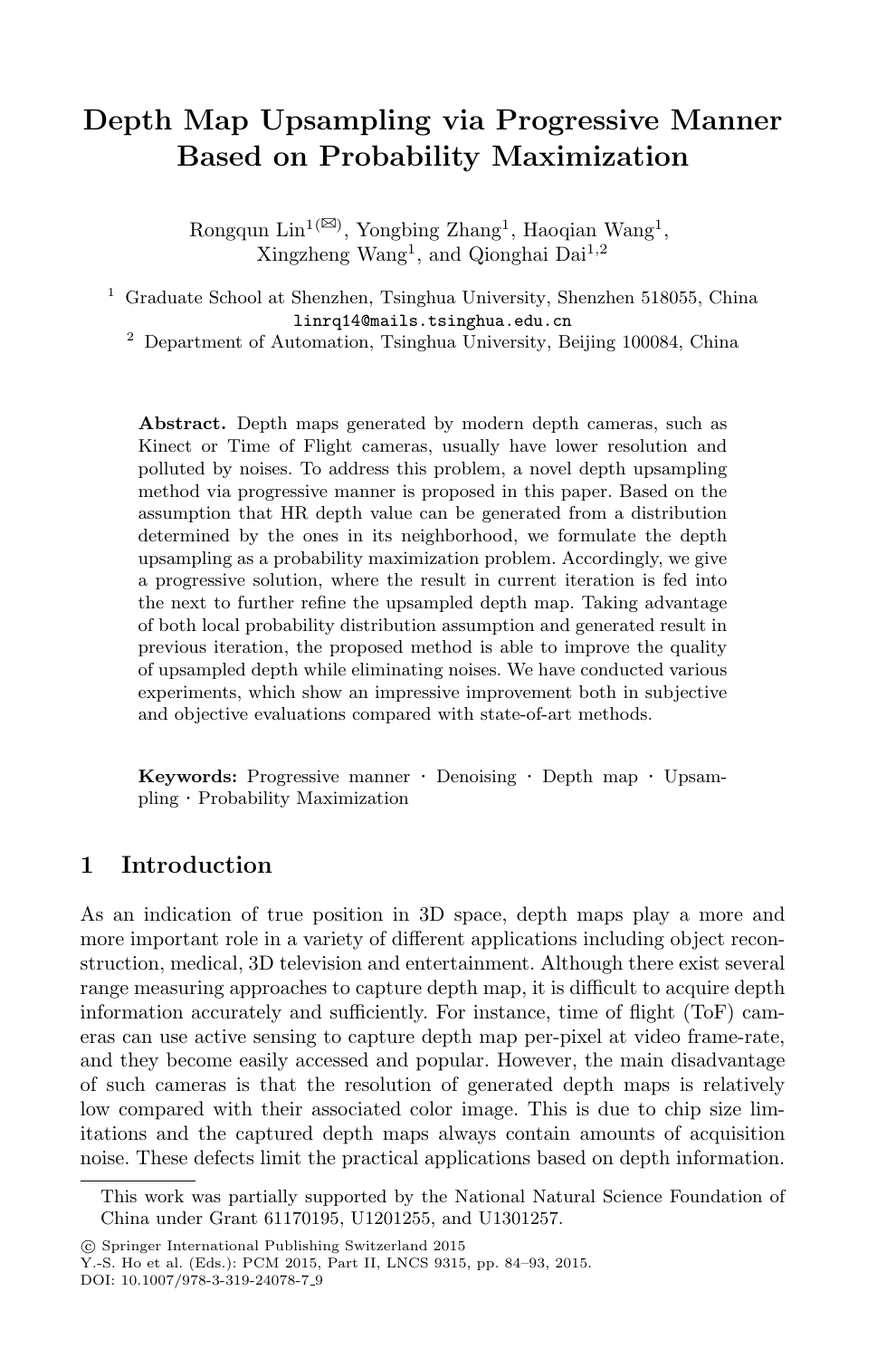

<span id="page-1-0"></span>**Fig. 1.** Depth map upsampling results of art compared in details (upscaled  $\times$ 4) with noise. (a) Ground truth. (b) Diebel et al. [\[2](#page-9-0)]. (c) Yang et al. [\[11](#page-9-1)]. (d) Chan et al. [\[1](#page-9-2)]. (e) He et al. [\[5\]](#page-9-3). (f) Park et al. [\[7\]](#page-9-4). (g) Ferstl et al. [\[3\]](#page-9-5). (h) Ours. (Zoom in for better view.)

Therefore, depth upsampling and denoising becomes a vital problem to the development of 3D applications [\[4,](#page-9-6)[8\]](#page-9-7).

To address the above problem, several approaches are proposed to upsample the depth maps via using additional corresponding color or intensity image as cues. Diebel et al. [\[2\]](#page-9-0) performed upsampling using a MRF formulation exploiting the fact that discontinuities in depth and intensity image tend to co-align and weights of the smoothness term were computed according to texture derivatives. Yang et al. [\[11\]](#page-9-1) used a joint bilateral filtering of a depth cost volume and a RGB image in an iterative process. Chan et al. [\[1](#page-9-2)] used a noise-aware bilateral filter to eliminate the noise during upsampling the depth map. Park et al. [\[7\]](#page-9-4) proposed a more complicated approach, which is based on a least-square optimization that combines several weighting factors with nonlocal means filtering, segmentation, image gradients and edge saliency for depth upsamling. Frestl et al. [\[3](#page-9-5)] formulated the depth map upsampling as a global energy optimization problem using Total Generalized Variation (TGV) regularization.

While these methods achieve good quality in smooth regions, the major drawback is that their upsampling results contain blurring, over smoothing or texture-copying around thin structures or sharp discontinuities. Moreover, when upsampling a noised LR depth map, these methods produce worse results, since the noise can be propagated to the upsampled regions, especially around sharp edges or thin objects. All of the above methods cannot generate accurate HR depth maps with sharp edges and less noise.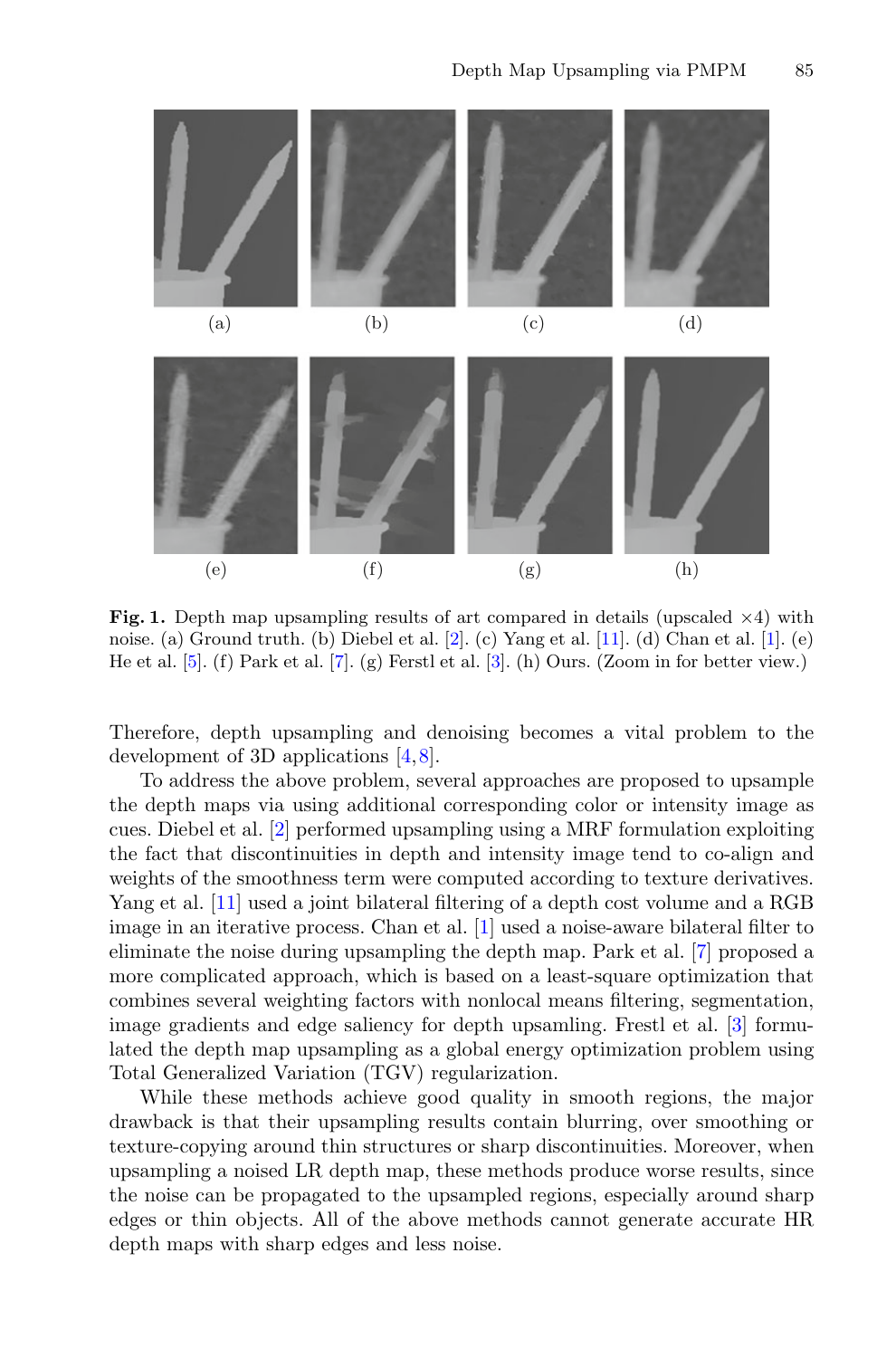To generate accurate HR depth maps with sharp edges while depressing noise effects, in this paper we propose a depth upsampling algorithm based on probability maximization in a progressive manner. The main contributions of our work are two-fold: (1) Inspired by the work in  $[10]$  $[10]$ , we provide the mathematic derivations and build our model based on the assumption that the depth of a pixel in HR depth map can be generated from a distribution determined by the depth of pixels in its neighborhood in the same HR depth map. (2) To preserve the sharp edges of the upsampled depth map and remove the noise, we exploit the progressive framework via accumulating the influence of the initial input and remove noise progressively. Compared to state of the art methods, our method is superior in terms of both subjective and objective evaluations. Figure [1](#page-1-0) shows that our results can simultaneously remove the noise and achieve sharper edges with less artifacts .

The paper is organized as follows: Sect. [2](#page-2-0) details about our approach including our model and the progressive framework. The experimental results are reported in Sect. [3,](#page-6-0) followed by a conclusion of our work in Sect. [4.](#page-9-9)

## <span id="page-2-0"></span>**2 Proposed Method**

In this section, we will detail the proposed method to solve the depth upsampling and denoising problem simultaneously. Firstly, we derive a probability maximization problem to build our model. After necessary derivations, we analyze our model and show that our model describes the intrinsic properties of the depth map. Secondly, to preserve the sharp edges of the upsampled depth map and remove the noise, we introduce the progressive framework. In each iteration, we use the output of previous iteration to update the input accumulating the influence of the initial input until the output converges to a stable result, which can remove some noise progressively.

#### **2.1 Our Model**

Inspired by [\[10\]](#page-9-8), we assume the depth of a pixel in HR depth map can be generated from a distribution determined by those in its neighborhood in the same HR depth map. It yields the following model for each pixel i.

$$
p(d_i^H | d_{\Omega}^H) \propto \sum_{j \in \Omega} \eta_{ij} exp\{-(d_i^H - d_j^H)^2 / 2\sigma_d^2\},\tag{1}
$$

where  $\Omega$  is a spatial pixel block centered at pixel i,  $d_i^H$  is the value of pixel i in HR depth map.  $d_{\Omega}^{\tilde{H}}$  is the depth of pixels in its neighborhood in the same HR depth map.  $\eta_{ij}$  is the mixture coefficient corresponding statistically to color image and spatial position. And  $\eta_{ij} = \alpha_{ij}/\sum_{j \in \Omega} \alpha_{ij}$ , where

$$
\alpha_{ij} = exp\{-\frac{\sum_{k=1}^{3} (I_i^k - I_j^k)^2}{2\sigma_I^2}\} exp\{-\frac{(p-q)^2}{2\sigma_s^2}\},\tag{2}
$$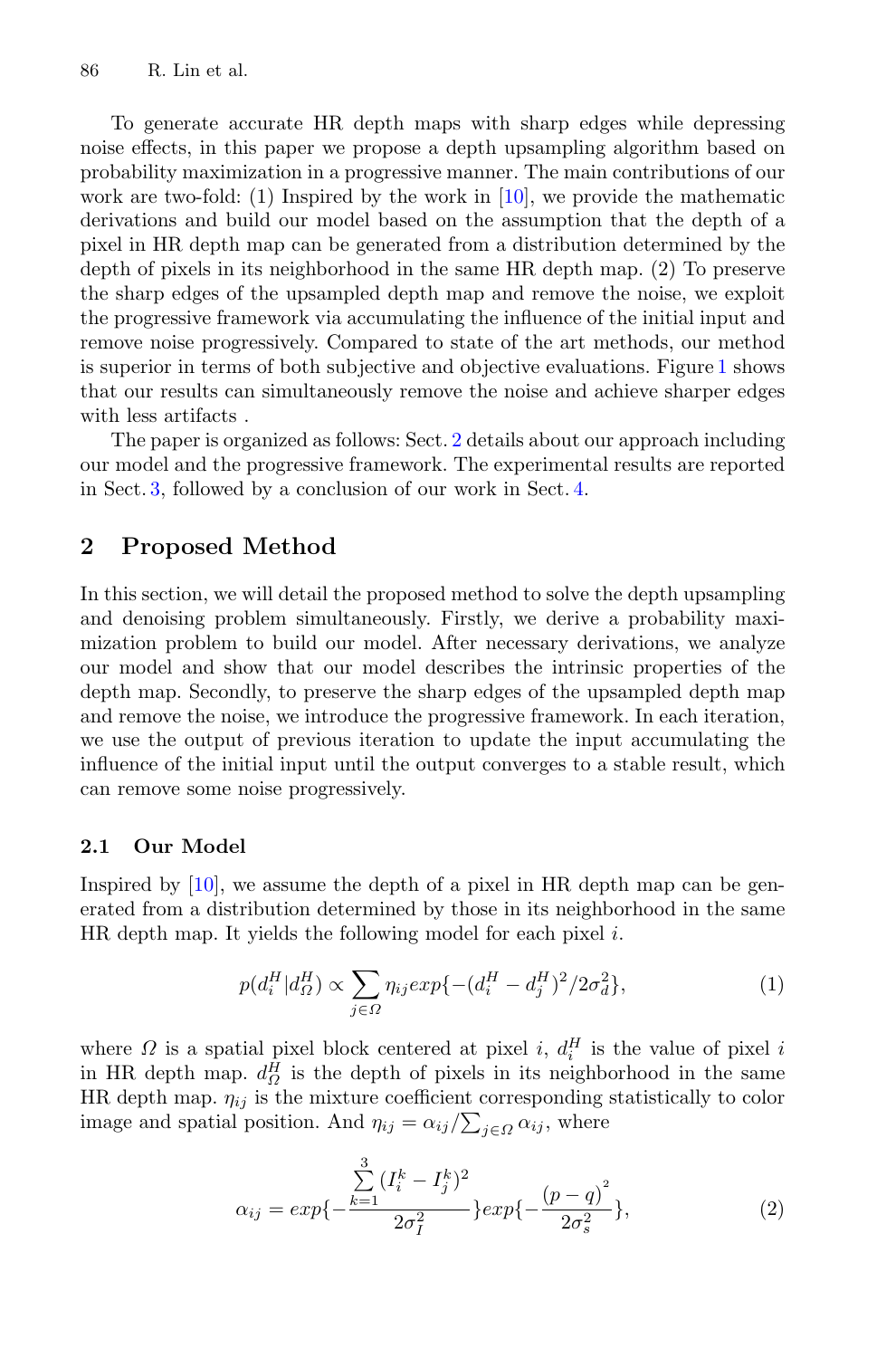with  $I_i^k$  being the  $k_{th}$  color channel of pixel i in color image. p is the position of pixel i and  $q$  is the position of pixel  $i$ .

Then we maximize the probability and the optimal  $d_i^H$  for each pixel i is yielded as

$$
d_i^H = \underset{d_i^H}{\text{argmax}} \, p(d_i^H | d_{\Omega}^H) = \underset{d_i^H}{\text{argmin}} \, (-\ln \, p(d_i^H | d_{\Omega}^H)). \tag{3}
$$

<span id="page-3-0"></span>And we get

$$
\frac{\partial(-\ln p(d_i^H | d_{\Omega}^H))}{\partial d_i^H} = \frac{\sum\limits_{j \in \Omega} \eta_{ij} exp\{\frac{-(d_i^H - d_j^H)^2}{2\sigma_d^2}\} \frac{(d_i^H - d_j^H)}{\sigma_d^2}}{\sum\limits_{j \in \Omega} \eta_{ij} exp\{\frac{-(d_i^H - d_j^H)^2}{2\sigma_d^2}\}}},
$$
\n
$$
\propto d_i^H - \frac{\sum\limits_{j \in \Omega} \alpha_{ij} exp\{\frac{-(d_i^H - d_j^H)^2}{2\sigma_d^2}\} d_j^H}{\sum\limits_{j \in \Omega} \alpha_{ij} exp\{\frac{-(d_i^H - d_j^H)^2}{2\sigma_d^2}\}}.
$$
\n(4)

Setting Eq. [4](#page-3-0) to zero yields a per-pixel constraint for each  $d_i^H$ .

However, we meet a **chicken-egg** dilemma. Our goal is to obtain the HR depth map, while  $d_i^H$  can be reliably acquired only when  $d_{\Omega}^H$  is available. Thus we introduce a roughly estimated HR depth map (eg. Bicubic upsampling result) to break this dilemma. In addition, it can be used to avoid incorrect depth prediction due to depth color inconsistency (some pixels with similar intensity may have different depth, vice versa).

Therefore, we rewrite our model as follow. We write the whole objective function in a matrix form. We denote by  $d^{in}$  the input vector,  $d^{out}$  the output vector, *W* the weight matrix. Each matrix element is  $W_{ij} = w_{ij}/\sum_{j \in \Omega} w_{ij}$ , where  $w_{ij}$  is the mixture coefficient corresponding statistically to color image, spatial position and the roughly estimated HR depth map.

$$
w_{ij} = exp\{-\frac{\sum_{k=1}^{3} (I_i^k - I_j^k)^2}{2\sigma_I^2}\} exp\{(-\frac{(p-q)^2}{2\sigma_s^2}\} exp\{\frac{-(d_i^{est} - d_j^{est})^2}{2\sigma_d^2}\}, \quad (5)
$$

 $\sigma_I$ ,  $\sigma_s$  and  $\sigma_d$  adjust the importance of the spatial distance, intensity difference and estimated depth changes.

The objective function with respect to  $d^{out}$  is therefore formulated as

$$
min(E(d^{out})) = min\{(d^{out} - \mathbf{W}d^{in})^T(d^{out} - \mathbf{W}d^{in})\}.
$$
 (6)

The global minima can be obtained by solving  $d^{out} = \mathbf{W} d^{in}$ , which is our final practical model.

Our model describes the intrinsic properties of the depth map. Although our model is similar to the combination of the neighborhood smoothness term and NLM regularization in [\[7\]](#page-9-4), their method takes segmentation, image gradient,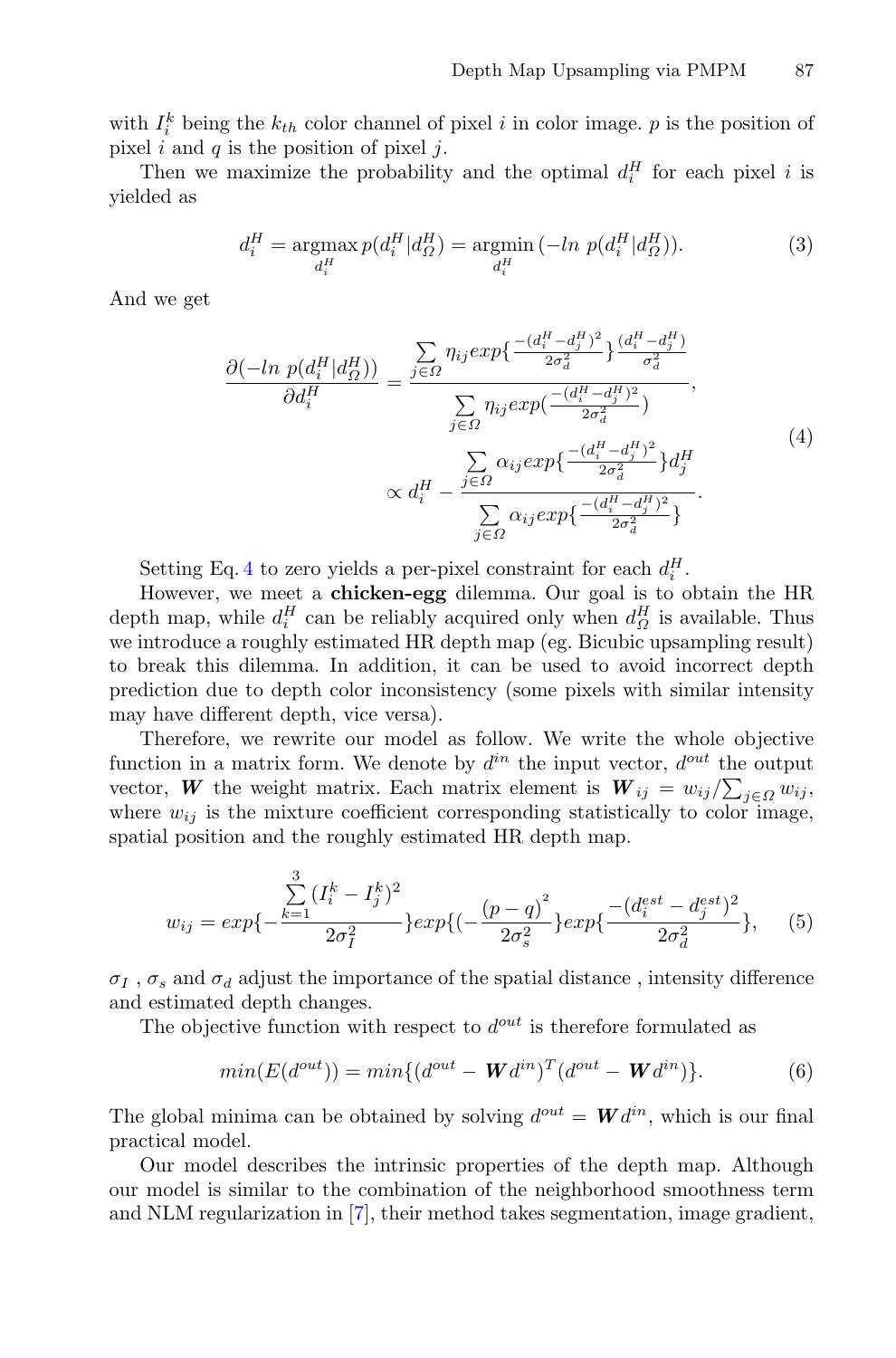edge saliency and non-local means into consideration, which is more complicated. Moreover, the difference between our method and that of [\[7](#page-9-4)] is the idea how we get the final HR depth map, which will be detailed in the following part.

#### **2.2 Progressive Framework**

In our model mentioned above, we set the parameters appropriately and consequently the  $w_{ij}$  of the pixels in the neighborhood almost has slight difference in their values. From a different perspective, pixels in the nearby area often have similar depth.

## **Algorithm A1.** PROPOSED METHOD 1: **Input:** low resolution depth map  $d^L$ . 2: **initialization:** Map  $d^L$  to high-resolution image as initial input  $d^{ini}$ , compute W. 3: **for:**  $k = 1$  : max-step **do** 4: update the  $k_{th}$  input  $d^{in}(k)$  according to 7. 5: compute  $d^{out}(k) = \mathbf{W}d^{in}(k)$ . 6: **if**  $(k = \text{max-step})$ 7:  $d^{\vec{H}} = d^{out}(k)$ . 8: break. 9: **end if** 10: **if**  $sum(d^{out}(k) - d^{in}(k)) \le \varepsilon$ ,  $(\varepsilon = 0.0001)$ <br>11:  $d^H = d^{out}(k)$ .  $d^H = d^{out}(k)$ . 12: break. 13: **end if** 14: **end for:** 15: **Output:** high resolution depth map  $d^H$ .

If the input contains more information, our model can produce the result once. However, the initial input is the one with high resoltion but has fewer non-zero values in the position we map the low one to high one. It means that in initial depth map there exist many zero values, which is not enough to get the final HR depth map once.

The idea of our method is that the depth of every pixel in HR depth map can be acquired via **accumulating the influence of the initial input** . During the progressive process, **the updated result gets improved and contains more information for the next iteration**. Therefore we propose a progressive framework.

In each step, we update the input as shown in the following.

$$
d_i^{in}(k) = \begin{cases} d_i^{ini}, & \text{if } i \in \Psi \\ d_i^{out}(k-1), & \text{otherwise} \end{cases}
$$
 (7)

where  $d_i^{in}(k)$  is the depth of pixel i in  $k_{th}$  input,  $d_i^{out}(k-1)$  is the depth of pixel i in  $(k-1)_{th}$  output. We map  $d^L$  to high-resolution image as initial input  $d^{ini}$ ,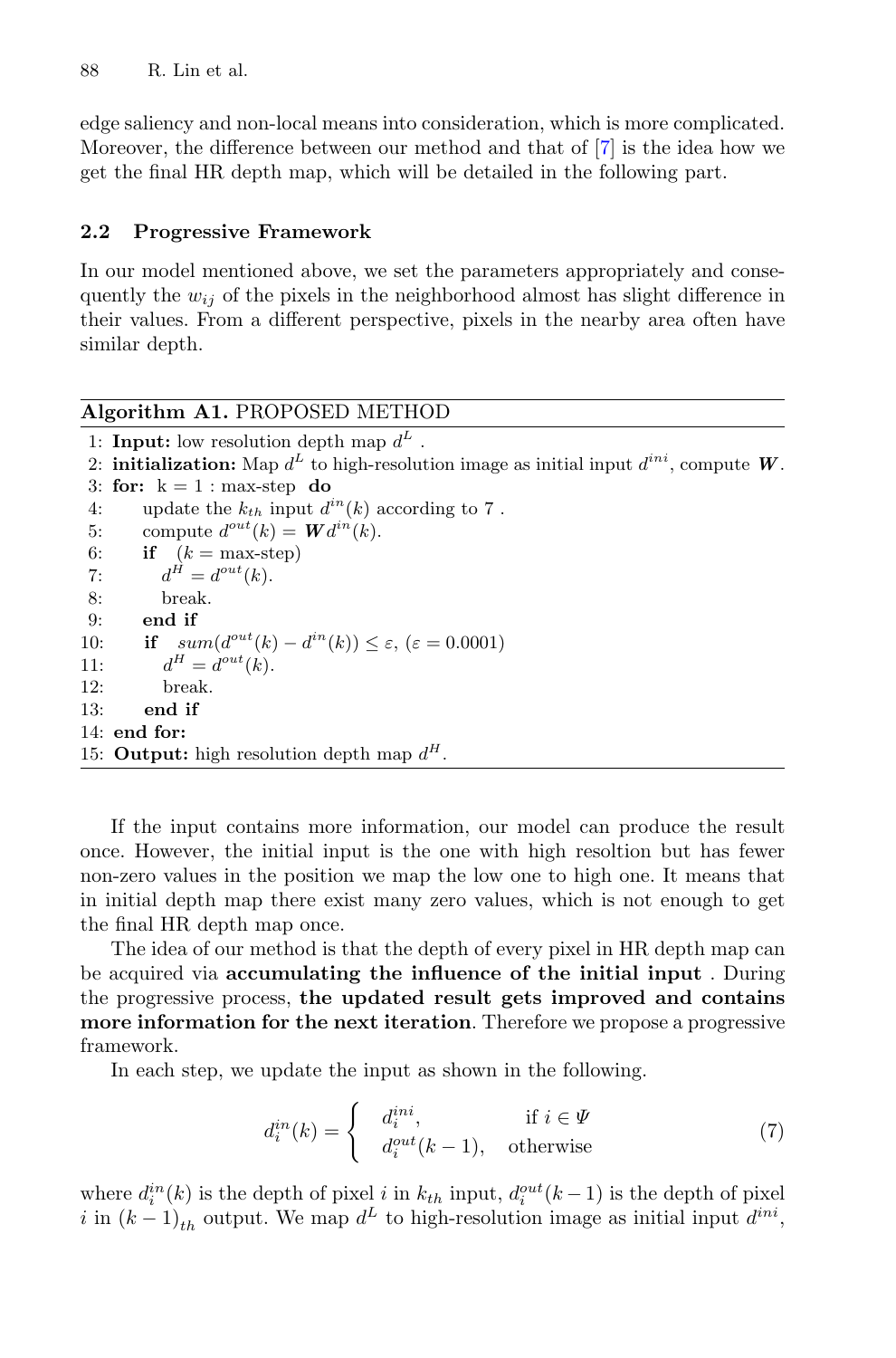

**Fig. 2.** Progressive process displayed and intermediate results with specified step.

<span id="page-5-0"></span>

<span id="page-5-1"></span>**Fig. 3.** RMSE in different step(up-scaled  $\times 2$ )without noise

and the  $d_i^{ini}$  is the depth of pixel i in the initial input.  $\Psi$  is the non-zero position in the initial input. The replacement makes  $k_{th}$  input have the same value as the initial input on the  $\Psi$ , which was called **anchor points**. But in the last step, we don't do the replacement, in order to cope with noisy input.

Pixels in the output of first step usually have a small value, since there exist fewer non-zero values in initial input. Thus in Fig. [2,](#page-5-0) result in the first step seems dark and it gets brighter and brighter during the progressive process. As is shown in Fig. [3,](#page-5-1) our method is so powerful that the RMSE results converge so quickly. The reason we can deal with the noised situation well is that we can remove some noise in every step and also keep the thin structures like sharp edges. In the last step the output except the anchor points has noiseless and accurate values. We regenerate the values on the anchor points, thus the noise on the anchor points is removed.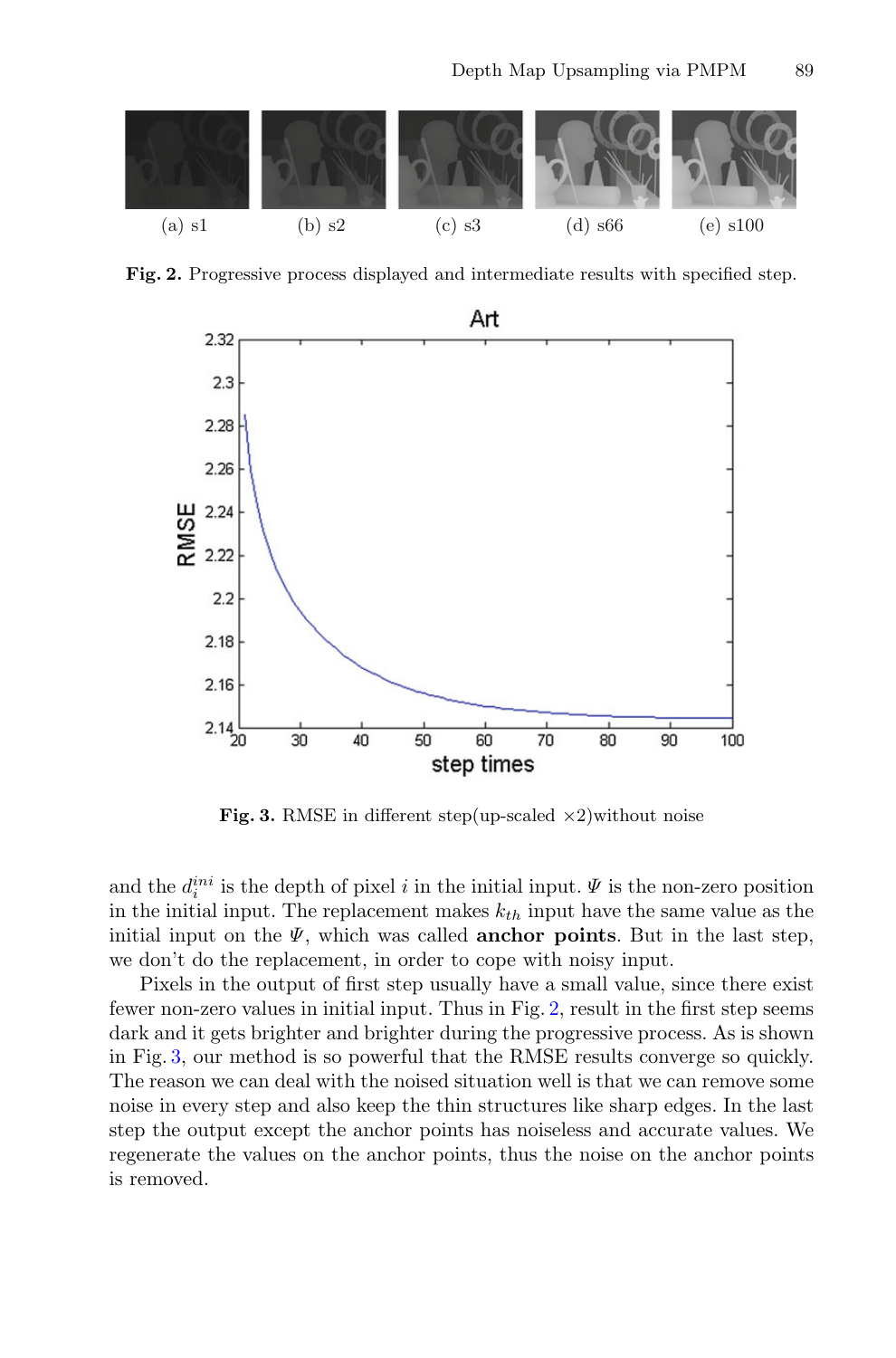### <span id="page-6-0"></span>**3 Experimental Results**

We test our method using synthetic examples from Middlebury 2007 datasets [\[6](#page-9-10),[9\]](#page-9-11) and the dataset of Frestl et al. [\[3](#page-9-5)] for quantitative and qualitative comparisons with the state of the art methods. In our experiments, we normalize all the values of pixels and spatial coordinates and the roughly estimated depth map is obtained by bicubic interpolation from the low resolution depth map.

During our experiments,  $\sigma_I$  influences the importance of guided color image. When it fixes at a very small digit, the results will contain serious artifacts. It means that the color image has excessive influence.  $\sigma_s$  influences the importance of spatial difference. When it fixes at a very small digit, the results will be over-smoothing.  $\sigma_d$  influences the importance of estimated depth changes. When it fixes at a very small digit, the results will have blurings around the edges. Consequenlty, in this paper we set the values of parameters as follows:  $\sigma_I$  =  $0.12, \sigma_s = 0.02, \sigma_d = 0.04$ . And the size of neighborhood region  $\Omega$  is  $9 \times 9$ . We use the same setting when upsampling the noised input LR depth map.

To demonstrate the effectiveness of our proposed method, we show our results in two parts: upsample the clean LR depth map and upsample the noised LR depth map.



<span id="page-6-1"></span>**Fig. 4.** Visual quality comparisons of ×4 upsampling on the Middlebury *Art* datasets *without noise*. Row 1 Column 1: Ground Truth. Row 1 Column 2: Yang et al. [\[11](#page-9-1)]. Row 1 Column 3: He et al. [\[5\]](#page-9-3). Row 2 Column 1: Park et al. [\[7\]](#page-9-4). Row 2 Column 2: Ferstl et al. [\[3\]](#page-9-5). Row 2 Column 3: Ours. (Zoom in for better view.)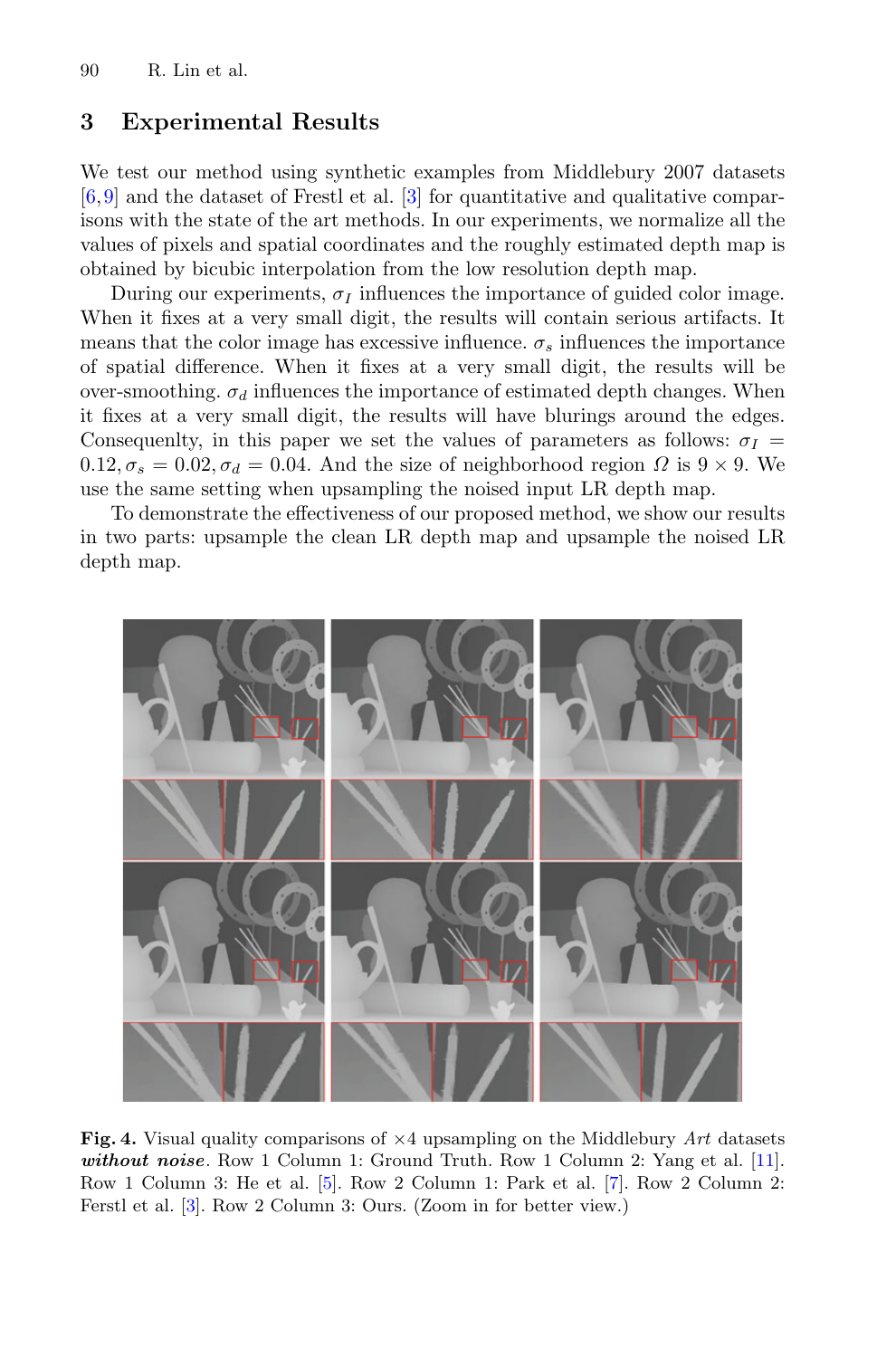#### **3.1 Upsample the Clean LR Depth Map**

We downscale the Middlebury 2007 datasets [\[6,](#page-9-10)[9\]](#page-9-11) by bicubic interpolation method as the clean LR depth map. Especially, we choose three of them to form our test dataset: Art, Book and Moebius, which have clutter depth values and their corresponding color images have complicated textures. We conduct quantitative evaluations on our results and the results provided by Frestl et al. [\[3\]](#page-9-5).

The quantitative results in terms of the Root Mean Square Error (RMSE) against the ground-truth depth maps are shown in Table [1.](#page-7-0) Beside the bilinear interpolation, the proposed method is compared with five recent methods: Diebel et al.  $[2]$ , Yang et al.  $[11]$ , He et al.  $[5]$  $[5]$ , Park et al.  $[7]$ , and Ferstl et al.  $[3]$  $[3]$ . The best result for each dataset is highlighted. What can be clearly seen from the numerical results is that our approach is the best compared to other state of the art methods.

A visual comparison for the different methods is given in Fig. [4.](#page-6-1) For clean inputs, Yang et al. [\[11](#page-9-1)], He et al. [\[5\]](#page-9-3), Park et al. [\[7](#page-9-4)], and Ferstl et al. [\[3\]](#page-9-5) methods introduce some jaggy artifacts along edges because they depend too much on the guide color image. Our method can generate results with sharper edges and less artifacts.

|                    | Art        |            | <b>Books</b> |            | Moebius    |            |
|--------------------|------------|------------|--------------|------------|------------|------------|
|                    | $\times 2$ | $\times 4$ | $\times 2$   | $\times 4$ | $\times 2$ | $\times 4$ |
| <b>Bilinear</b>    | 2.834      | 4.147      | 1.119        | 1.673      | 1.016      | 1.499      |
| Diebel et al. [2]  | 3.119      | 3.794      | 1.205        | 1.546      | 1.187      | 1.439      |
| Yang et al. $[11]$ | 4.066      | 4.056      | 1.615        | 1.701      | 1.069      | 1.386      |
| He et al. $[5]$    | 2.934      | 3.788      | 1.162        | 1.572      | 1.095      | 1.434      |
| Park et al. $ 7 $  | 2.833      | 3.498      | 1.195        | 1.495      | 1.064      | 1.349      |
| Ferstl et al. [3]  | 3.032      | 3.785      | 1.290        | 1.603      | 1.129      | 1.459      |
| Ours               | 2.144      | 3.457      | 1.025        | 1.230      | 0.993      | 1.334      |

<span id="page-7-0"></span>**Table 1.** RMSE comparisons on Middlebury 2007 datasets **without noise**(upscaled  $\times 2, \times 4$ .

#### **3.2 Upsample the Noised LR Depth Map**

In reality, captured depth maps always have plenty of noise. For fair comparison, we employ the **noisy input** dataset used in Frestl et al. [\[3\]](#page-9-5).

Our method has a great advantage both in quantitative and qualitative evaluations compared with previous methods. Experiments show that our method can remove lots of noise and preserve sharp edges.

The quantitative results in terms of the Root Mean Square Error (RMSE) are shown in Table [2.](#page-8-0) Beside the bilinear interpolation, the proposed method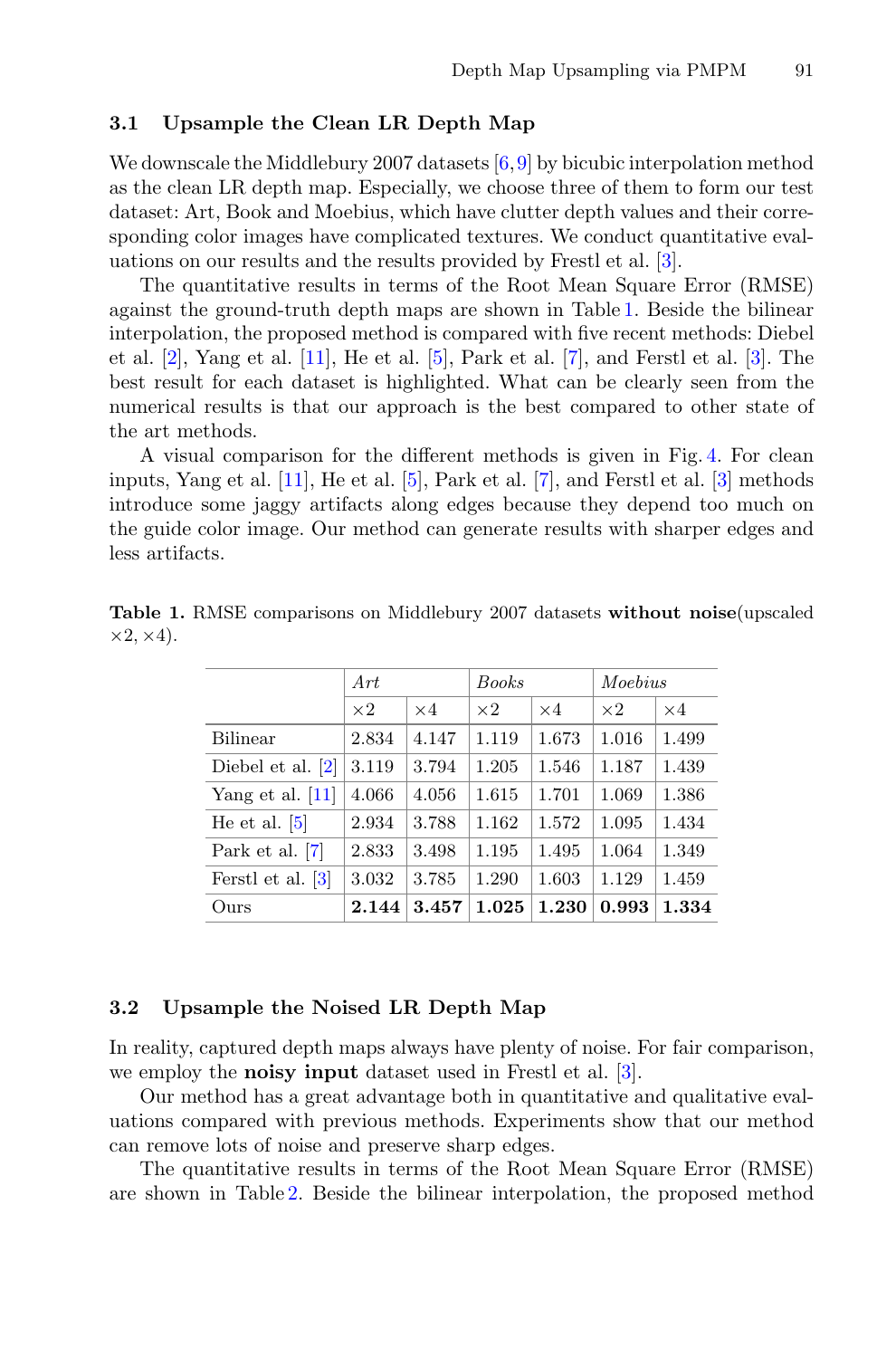|                     | Art        |            | <b>Books</b> |            | Moebius    |            |
|---------------------|------------|------------|--------------|------------|------------|------------|
|                     | $\times 2$ | $\times 4$ | $\times 2$   | $\times 4$ | $\times 2$ | $\times 4$ |
| <b>Bilinear</b>     | 4.580      | 5.621      | 3.948        | 4.309      | 4.200      | 4.565      |
| Diebel et al. $ 2 $ | 3.489      | 4.514      | 2.064        | 3.002      | 2.127      | 3.105      |
| Yang et al. $[11]$  | 3.005      | 4.021      | 1.874        | 2.383      | 1.917      | 2.418      |
| Chan et al. $ 1 $   | 3.437      | 4.464      | 2.091        | 2.773      | 2.076      | 2.759      |
| He et al. $[5]$     | 3.546      | 4.412      | 2.375        | 2.737      | 2.481      | 2.831      |
| Park et al. [7]     | 3.759      | 4.564      | 1.946        | 2.607      | 1.956      | 2.508      |
| Ferstl et al. [3]   | 3.188      | 4.063      | 1.522        | 2.213      | 1.475      | 2.030      |
| Ours                | 2.305      | 3.747      | 1.495        | 2.098      | 1.455      | 1.821      |

<span id="page-8-0"></span>**Table 2.** RMSE comparisons on Middlebury 2007 datasets **with noise**(upscaled  $\times 2, \times 4$ ).



<span id="page-8-1"></span>**Fig. 5.** Visual quality comparisons of ×4 upsampling on the Middlebury *Art* datasets *with noise*. Row 1 Column 1: Ground Truth. Row 1 Column 2: Diebel et al. [\[2](#page-9-0)]. Row 1 Column 3: Yang et al. [\[11](#page-9-1)]. Row 1 Column 4: Chan et al. [\[1](#page-9-2)]. Row 2 Column 1: He et al. [\[5\]](#page-9-3). Row 2 Column 2: Park et al. [\[7](#page-9-4)]. Row 2 Column 3: Ferstl et al. [\[3\]](#page-9-5). Row 2 Column 4: Ours. (Zoom in for better view.)

is compared with six recent methods: Diebel et al. [\[2\]](#page-9-0), Yang et al. [\[11](#page-9-1)], Chan et al. [\[1\]](#page-9-2), He et al. [\[5](#page-9-3)], Park et al. [\[7\]](#page-9-4), and Ferstl et al. [\[3\]](#page-9-5). Our results always rank first in terms of RMSE.

A visual comparison for the different methods is given in Fig. [5.](#page-8-1) For noised inputs, Diebel et al.  $[2]$ , Yang et al.  $[11]$ , Chan et al.  $[1]$ , He et al.  $[5]$  methods generate the noised results with blurrings. Although Park et al. [\[7\]](#page-9-4), and Ferstl et al. [\[3\]](#page-9-5) methods can remove some noise, they still introduce some jaggy artifacts